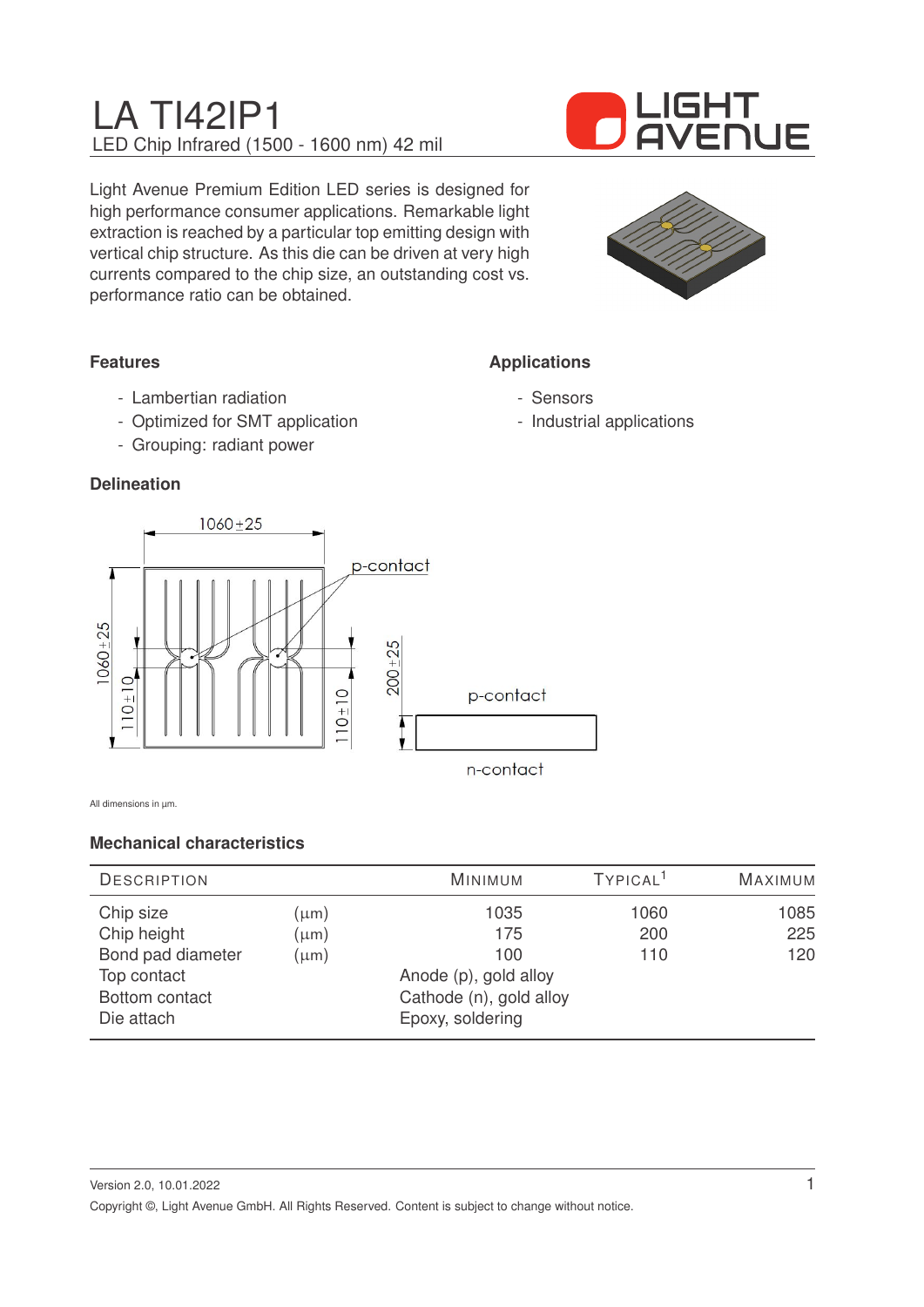

# **Electro-optical characteristics (** $T_A = 25^{\circ}C$ )<sup>2</sup>

| <b>PARAMETER</b>                                                       | <b>SYMBOL</b>                                 | CONDITION                                                                                  | MIN.              | TYP <sup>1</sup> | MAX.        | Unit           |
|------------------------------------------------------------------------|-----------------------------------------------|--------------------------------------------------------------------------------------------|-------------------|------------------|-------------|----------------|
| Forward voltage<br>Reverse current<br>Peak wavelength<br>Radiant power | VF<br>IR.<br>$\lambda_{\sf peak}$<br>$\Phi_e$ | $I_F = 700 \text{ mA}$<br>$V_R = -10V$<br>$I_F = 700 \text{ mA}$<br>$I_F = 700 \text{ mA}$ | 0.6<br>1500<br>20 | 30               | 1.3<br>1600 | μA<br>nm<br>mW |
|                                                                        |                                               |                                                                                            |                   |                  |             |                |

## $\mathsf{Maximum}$  ratings  $(\mathsf{T_A} = 25^\circ\mathsf{C})^3$

| PARAMETER                   | <b>SYMBOL</b> | <b>VALUE</b> | Unit         |
|-----------------------------|---------------|--------------|--------------|
| Operating temperature range | op            | $-4085$      |              |
| LED junction temperature    |               | 115          | $^{\circ}$ C |
| Forward current             | F             | 700          | mA           |
| Pulse current               | IP            | 1000         | mA           |

### **Binning (** $I_F = 700$  mA)

|                    |      | <b>BIN</b> |  |
|--------------------|------|------------|--|
| Radiant power (mW) | > 20 | 20         |  |
|                    | > 25 | 21         |  |
|                    | > 32 | 22         |  |
|                    |      |            |  |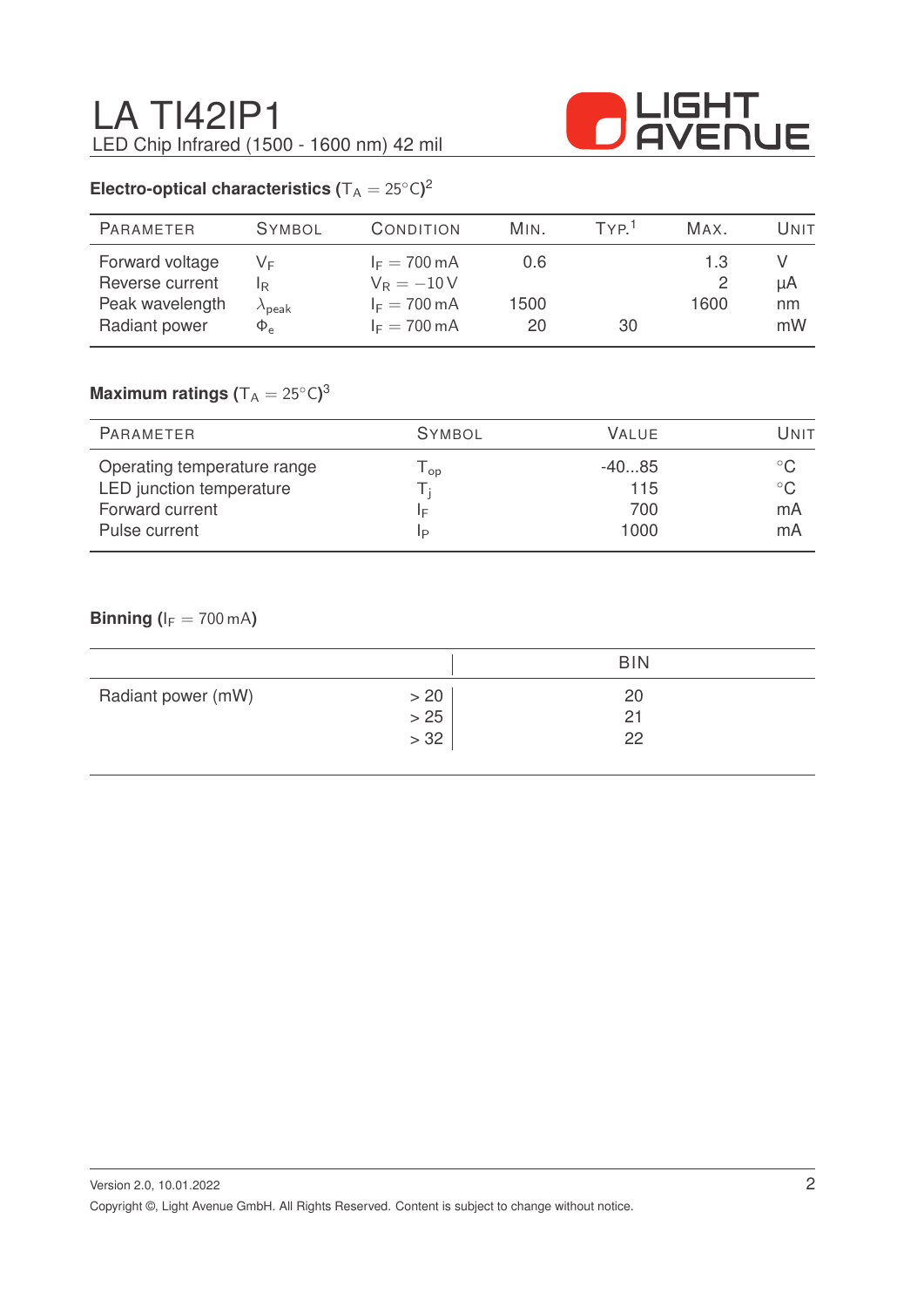

#### **Handling and storage conditions**

Storage time for wafers in sealed condition is not limited by the die itself, but may be limited by the adhesion of the blue foil (storage ambient conditions:  $T_a = 15...30^{\circ}$ C; relative humidity: < 60%, vertical storage). Customer has to make sure that there is no glue from the adhesive foil on the backside either by a die shear test or by visual inspection of the backside before production. The hermetically sealed shipment lot shall be opened under temperature and moisture controlled cleanroom environment only. Customers have to follow the according rules for desposition as the material can be hazardous for humans and the environment. Chips are placed on a blue foil, which may contain the following substance in a concentration of circ.18% wt: Bis (2 ethyl(hexyl)phthalate) (DEHP) [CAS #: 117-81-7; EC # 204-211-0]. Dice have to be handled ESD sensitive.

#### **Packing**

Chips are placed on a blue foil inside a 6 inch ring or alternatively on a blue foil (mylar). For shipment the wafers of a shipment lot are arranged to stacks. Please use the recycling operators familiar to you. If required you can ask for our help. Please get in touch with your nearest sales office. By agreement we will take packing material back, if sorted. Transport costs of any kind must be paid by customers. For packing material that is returned to us unsorted or which we are not obliged to accept, any costs incurred will be invoiced to you.

#### **Design objectives**

The chip design was developed and released based on the producer's standard assembly procedures and packaging. Bond strength properties are in accordance to MIL-STD-750D, method 2037. Whether the chip fits to the customer's products with its according die and wire bond procedures and packaging must be evaluated by the customer himself. If workability problems arise after this release a mutually conducted problem solving procedure has to be set up, if the chips are suspected of contributing to the problems.The chips are produced with best effort, but on chip level a subset of the chip characteristics can be determined only. Performance of the chip in the customer's products can only be determined by the customer himself.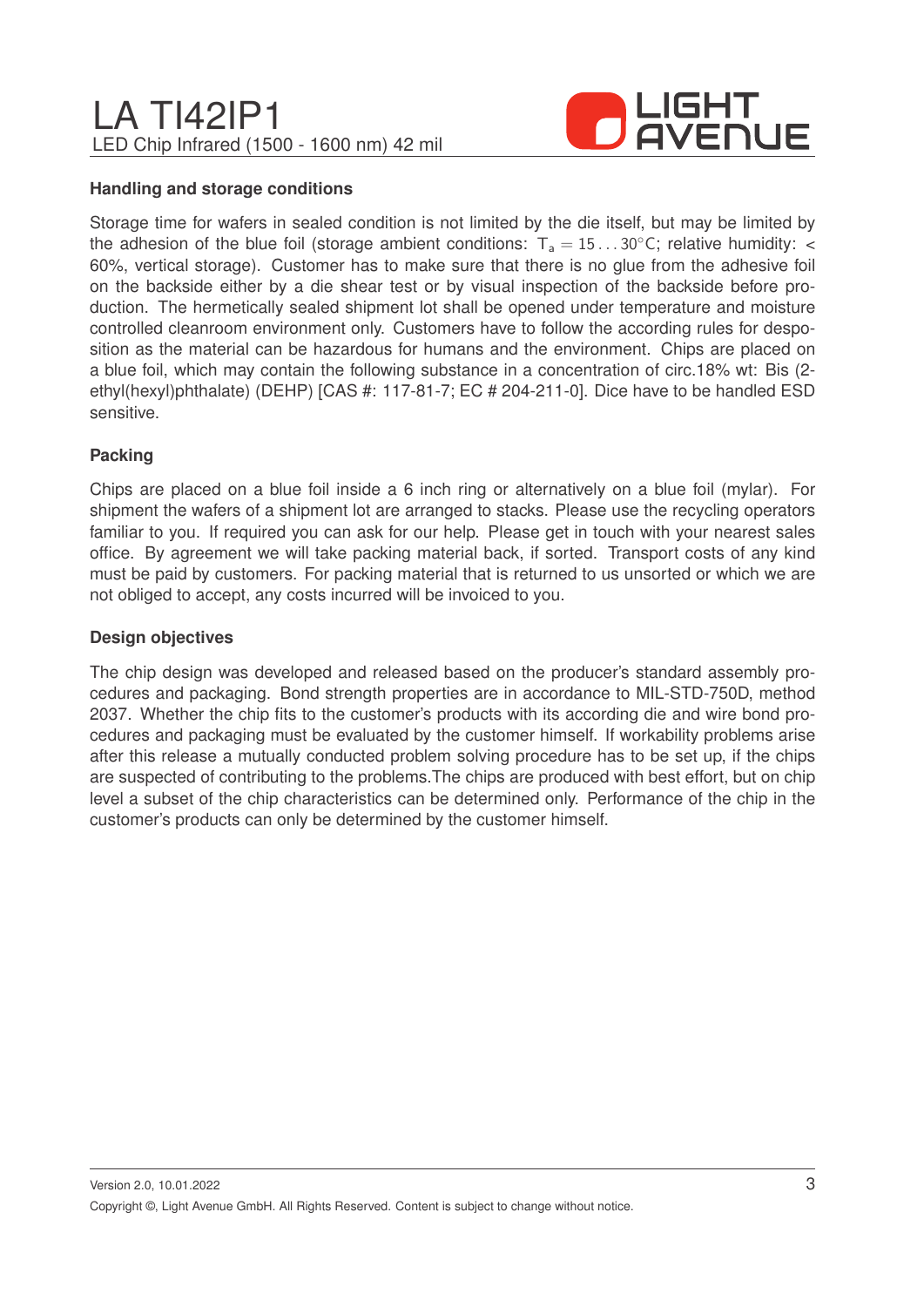

#### **Returns and complaints**

For complaints and returns of material a RMA-number is necessary. Samples for analysis purposes can be send to us without credit.

#### **Shipping conditions**

If not otherwise arranged, the "General Terms of Business of Light Avenue GmbH" apply for any shipment. If this document is not familiar to you, please request it at our nearest sales office.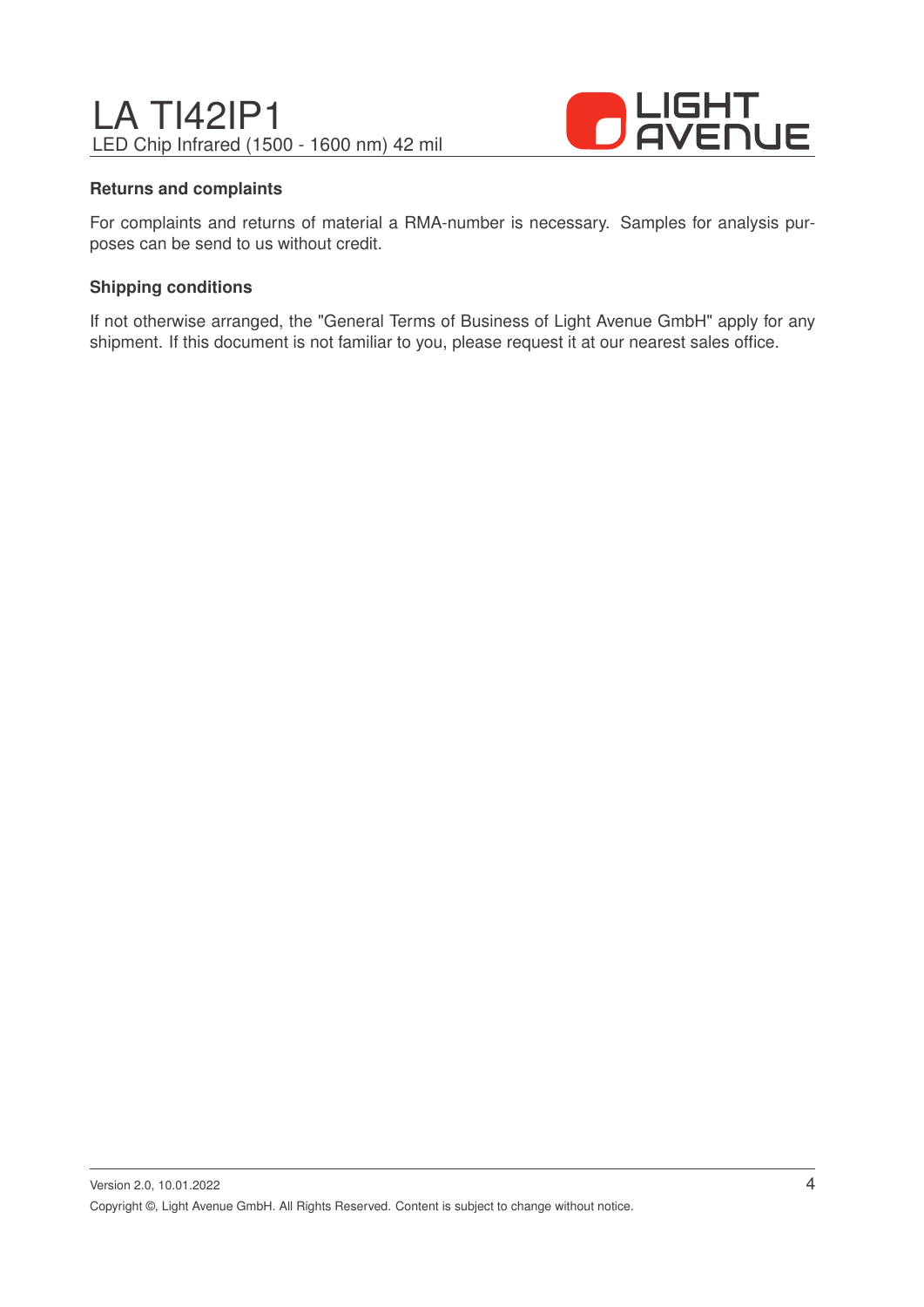

#### **Disclaimer Attention please!**

- **Components used in life-support devices or systems must be expressly authorized for such purpose!**

Critical components<sup>4</sup> may only be used in life-support devices<sup>5</sup> or systems with the express written approval by us.

- All products, product specifications and data to improve reliability, function, design or otherwise are subject to change without notice .
- Light Avenue, its affiliates, agents, and employees, and all persons acting on its or their behalf, disclaim any and all liability for any errors, inaccuracies or incompleteness contained in any datasheet or in any other disclosure relating to any product. Light Avenue makes no warranty, representation or guarantee regarding the suitability of the products for any particular purpose or the continuing production of any product. To the maximum extent permitted by applicable law, Light Avenue disclaims (i) any and all liability arising out of the application or use of any product, (ii) any and all liability, including without limitation special, consequential or incidental damages, and (iii) any and all implied warranties, including warranties of fitness for particular purpose, non-infringement and merchantability. Statements regarding the suitability of products for certain types of applications are based on Light Avenue's knowledge of typical requirements that are often placed on Light Avenue's products in generic applications. Such statements are not binding statements about the suitability of products for a particular application. It is the customer's responsibility to validate that a particular product with the properties described in the product specification is suitable for use in a particular application. Parameters provided in datasheets and/or specifications may vary in different applications and performance may vary over time. All operating parameters, including typical parameters, must be validated for each customer application by the customer's technical experts. Product specifications do not expand or otherwise modify Light Avenue's terms and conditions of business, including but not limited to the warranty expressed therein. Except as expressly indicated in writing, Light Avenue's products are not designed for use in medical, life-saving, or life-sustaining applications or for any other application in which the failure of the Light Avenue product could result in personal injury or death. Customers using or selling Light Avenue products not expressly indicated for use in such applications do so at their own risk. Please contact authorized Light Avenue personnel to obtain written terms and conditions regarding products designed for such applications. No license, express or implied, by estoppel or otherwise, to any intellectual property rights is granted by this document or by any conduct of Light Avenue. Product names and markings noted herein may be trademarks of their respective owners.
- The information describes the type of component and shall not be considered as assured characteristics. Due to technical requirements components may contain dangerous substances. For information on the types in question please contact our Sales Organization.
- Lead free product RoHS compliant.
- The quality level of the final visual inspection shall comply to an AQL of 1.0 (according to MIL-STD-105E, level II), if the customer performes an incoming visual inspection of a shipment.